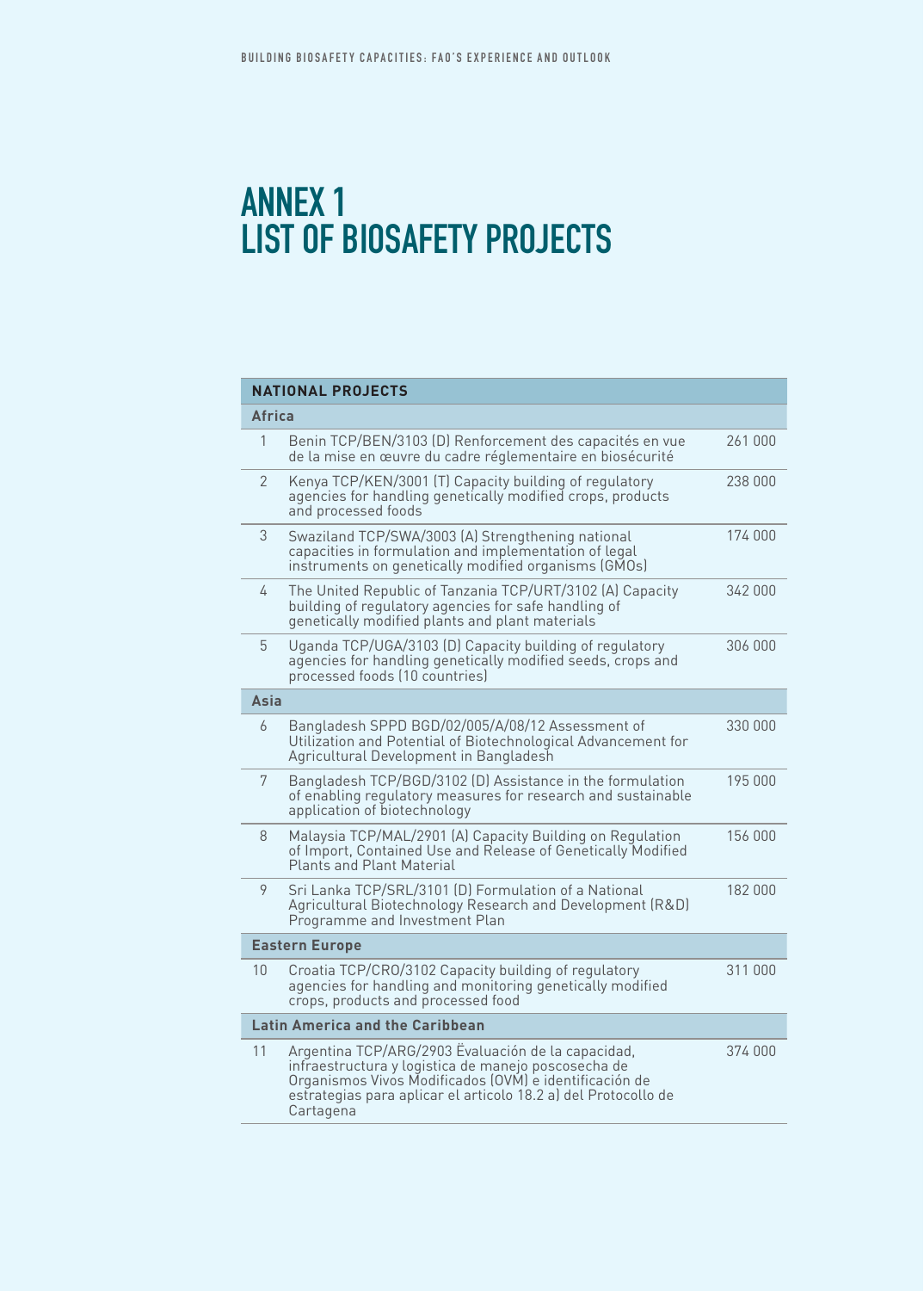| 12 | Bolivia TCP/BOL/2902 (A) Fortalecimiento institucional para<br>la gestión de la seguridad de la biotecnología                                        | 248 000 |
|----|------------------------------------------------------------------------------------------------------------------------------------------------------|---------|
| 13 | Grenada TCP/GRN/2902 (T) Strengthening the national<br>capacity in biotechnology and biosafety                                                       | 237 000 |
| 14 | Grenada TCP/GRN/3101 Strenghtening the national capacity<br>in biotechnology and biosafety (Phase II)                                                | 25 500  |
| 15 | Nicaragua TCP/NIC/3101 (A) Apoyo a la formulación de<br>una política nacional de investigación y aplicación de la<br>biotecnología agropecuaria      | 202 000 |
| 16 | Paraguay TCP/PAR/0166 [A] Fortalecimiento del Sistema<br>Nacional de Bioseguridad                                                                    | 240 000 |
| 17 | Paraguay TCP/PAR/3001 (A) Apoyo a la formulación de una<br>política nacional de biotecnología                                                        | 205 000 |
| 18 | República Dominicana TCP/DOM/3202 (D) Fortalecimiento<br>de las capacidades institucionales para la investigación en<br>biotecnología y bioseguridad | 315 000 |

## **REGIONAL and SUBREGIONAL PROJECTS**

| <b>Near East and North Africa</b> |                                                                                                                                                                                                                                                                                                                                                                                                                                  |           |  |  |
|-----------------------------------|----------------------------------------------------------------------------------------------------------------------------------------------------------------------------------------------------------------------------------------------------------------------------------------------------------------------------------------------------------------------------------------------------------------------------------|-----------|--|--|
| 19                                | Regional GCP/RAS/185/JPN Capacity Building in Biosafety<br>of GM Crops in Asia                                                                                                                                                                                                                                                                                                                                                   | 1 234 701 |  |  |
| 20                                | Subregional TCP/RER/3102 Capacity building in agricultural<br>biotechnologies and biosafety (Armenia, Georgia, the<br>Republic of Moldova)                                                                                                                                                                                                                                                                                       | 454 000   |  |  |
| 21                                | Subregional TCP/RLA/3109 (D) Desarrollo de herramientas<br>técnicas de referencia para la gestión de la bioseguridad en<br>los países integrantes del MERCOSUR Ampliado (Argentina,<br>Bolivia, Brazil, Chile, Paraguay y Uruguay)                                                                                                                                                                                               | 288 000   |  |  |
| 22                                | Subregional TCP/RAB/3202 (D) Strengthening capacities<br>towards the establishment of a regional platform for the<br>detection of GMOs (Jordan, Lebanon, the Sudan, Syria, United<br>Arab Emirates and Yemenl                                                                                                                                                                                                                    | 413 000   |  |  |
| 23                                | Subregional workshops (Caribbean, Near East, Central and<br>Eastern Europe, Latin America)                                                                                                                                                                                                                                                                                                                                       | 63 000    |  |  |
| <b>INTERREGIONAL ACTIVITIES</b>   |                                                                                                                                                                                                                                                                                                                                                                                                                                  |           |  |  |
| 24                                | Interregional GCP/INT/790/CEH Training Programme in<br>Selected Areas (Albania, Republic of Armenia, Azerbaijan,<br>Belarus, Bosnia and Herzegovina, Bulgaria, Croatia, Georgia,<br>Kazakhstan, Kyrgyz Republic, Kosovo, Lithuania, the Russian<br>Federation, Serbia, Tajikistan, The former Yugoslav Republic<br>of Macedonia, the Republic of Moldova, Turkey, Turkmenistan,<br>Ukraine, Uzbekistan, Romania, Czech Republic) | 160 515   |  |  |

| <b>GLOBAL PROJECTS</b> |                                                                                |         |  |
|------------------------|--------------------------------------------------------------------------------|---------|--|
| 25                     | Capacity building for GMO detection in seed samples<br>(80 countries involved) | 300 000 |  |
| 26                     | Training of trainers programme in GM Food Safety<br>Assessment                 | 150,000 |  |